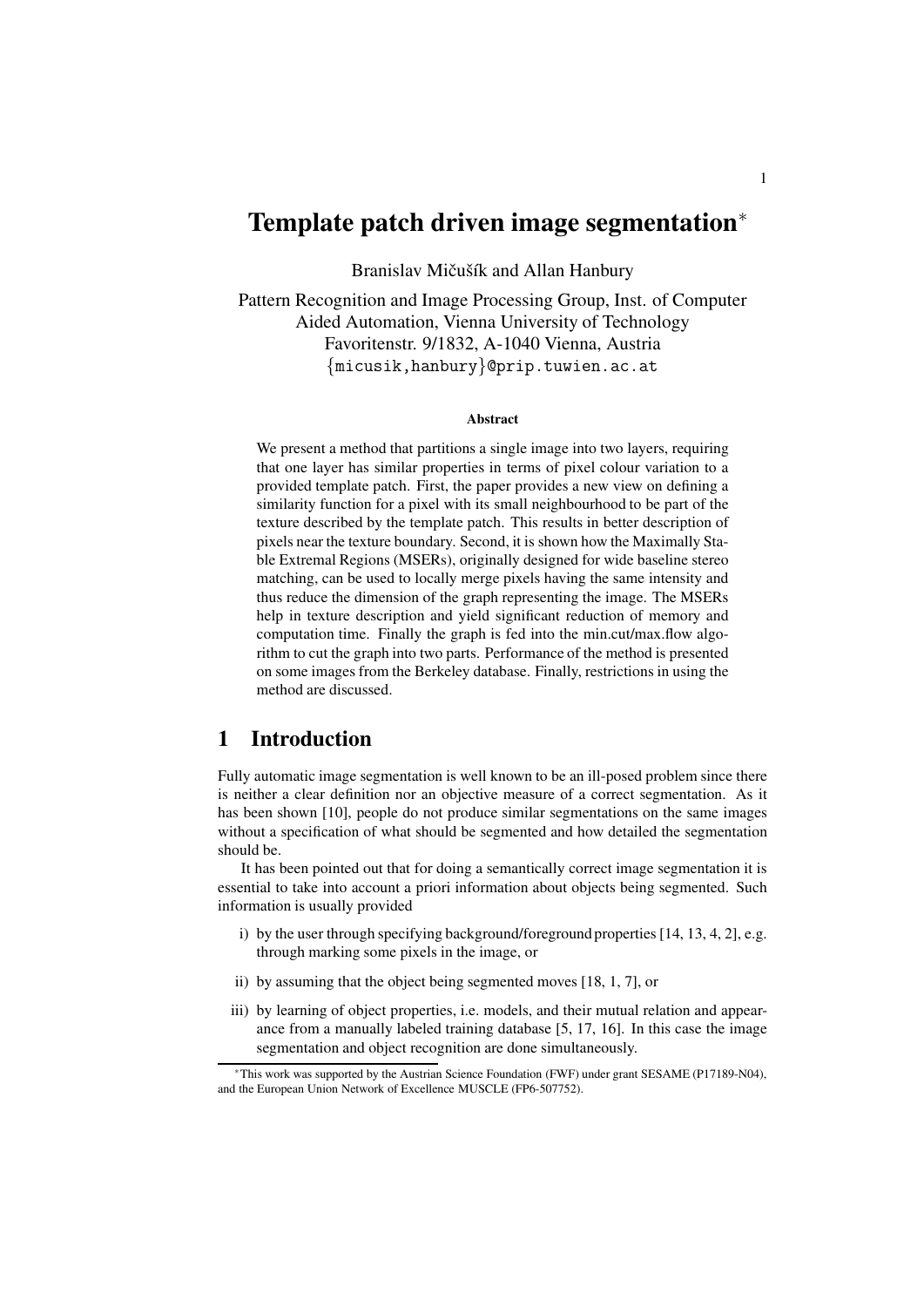

Figure 1: Three examples of segmentation of textured surfaces. Top row: input images. Middle row: the template patches in detail. Bottom row: segmented regions having similar properties to the template patch.

Without the above mentioned steps it is only possible to partition the image into regions coherent in colour and texture which do not follow any semantic cues [15, 6, 12]. However, as psychophysics experiments have shown [19], at the beginning of the human procedure leading to scene understanding, some pre-segmentation using boundaries and regions coherent in texture and colour is performed. Humans then use a huge object database in their brains to tune the segmentation handling large occlusions, strong shadows and geometric distortions. It implies that a rough pre-segmentation has to be done before running any iterative recognition  $\leftrightarrow$  segmentation algorithm.

In this paper we focus on the first group of segmentation methods mentioned above, where the objects/regions of attention are described in advance, in our case by a small representative template patch. The patch is provided by a user or by any salient texture detection method. Our proposed method segments an image into two layers where one is similar to this patch in terms of pixel colour variation. The need for a background template patch is omitted, which is an advantage compared to previous work [14, 4, 2]. By excluding the need for a background model we can use one foreground template patch to search for the same object over many images even though the background changes. However, compared to the most similar previous approaches[14, 3, 2], our method cannot be viewed as a tool for doing an accurate manual segmentation driven by a user. Our method is oriented towards being used in a chain leading to the automatic segmentation / detection of an object described by the template patch.

The main contribution of this paper is twofold. First, we introduce a new view on the similarity measure of an arbitrary pixel with its small neighbourhood to be part of the foreground. This measure performs better on the boundary between the foreground and background regions compared to standard approaches. Currently the measure is based on the colour variation of pixels which may fail in some cases discussed later. However,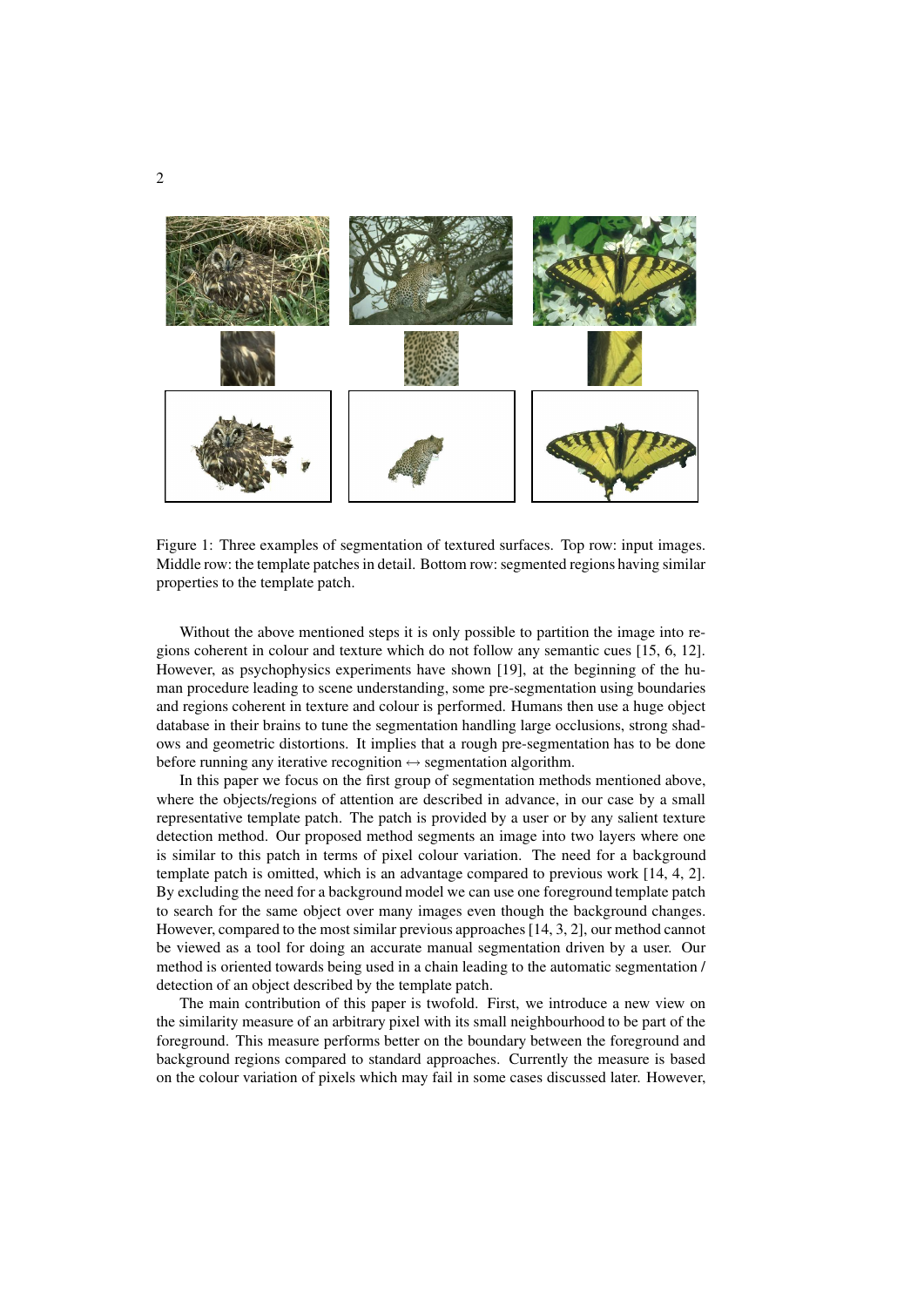

Figure 2: Left: Graph representation for a 9 pixel image and a table defining the costs of graph edges. Symbols are explained in the text. The tuning parameter  $\lambda$  was set to 0.1.

what is important is the way in which the measure is formulated. Adding other features can be done in a similar way. Second, we show how Maximally Stable Extremal Regions (MSERs) [11], originally designed for wide baseline stereo, can be used to merge together pixels having the same intensity. This reduces the size of the graph built on the image and contributes to better handling of textures.

The structure of the paper is as follows. First, the problem is formulated in Sec. 2. Then the building of the graph, highlighting the difference to other approaches, is described in Sec. 3. The final algorithm is summarized in Sec. 4 and some results are given in Sec. 5. Finally, discussion of restrictions in the use of the method and the conclusion complete the paper.

### **2 Problem formulation**

Many segmentation methods are based on minimization of the well-known Gibbs [4, 2, 12, 16] or another type of energy [1, 13, 6, 17]. The form of the energy is notso significant. The energy usually consists of variously encoded data and a smoothnessterm which keeps the segmentation consistent. In the following we use the Gibbs energy to formulate the segmentation problem.

Suppose that the image is a graph  $\mathscr{G} = \langle \mathscr{V}, \mathscr{E} \rangle$ , where  $\mathscr{V}$  is a set of all vertices and  $\mathscr{E}$ is a set of all edges connecting adjacent vertices. The Gibbs energy of the segmentation **x** is

$$
E(\mathbf{x}) = \sum_{i \in \mathcal{V}} E_{data}(x_i, \mathbf{z}_i) + \lambda \sum_{(i,j) \in \mathcal{E}} E_{smooth}(x_i, x_j, \mathbf{z}_i, \mathbf{z}_j),
$$
(1)

where  $\mathbf{x} = (x_0, x_1, \dots)^\top$  corresponds to a vector with label  $x_i$  for each vertex. We concentrate on a bi-layer segmentation where the label  $x_i$  is either 0 (background) or 1 (foreground). **z***<sup>i</sup>* corresponds to the measurement in the *i*-th graph vertex, e.g. to a 3 colour vector.  $\lambda$  is a weighting constant controlling the influence of the smoothness term. The smoothness term describes how strongly neighbourhood pixels are bound together. It is usually set using an Ising prior, or better as a colour gradient [4, 2, 16] or colour+texture gradient [12] between adjacent pixels having different labels. The data term describes how likely the pixel is part of the foreground or the background.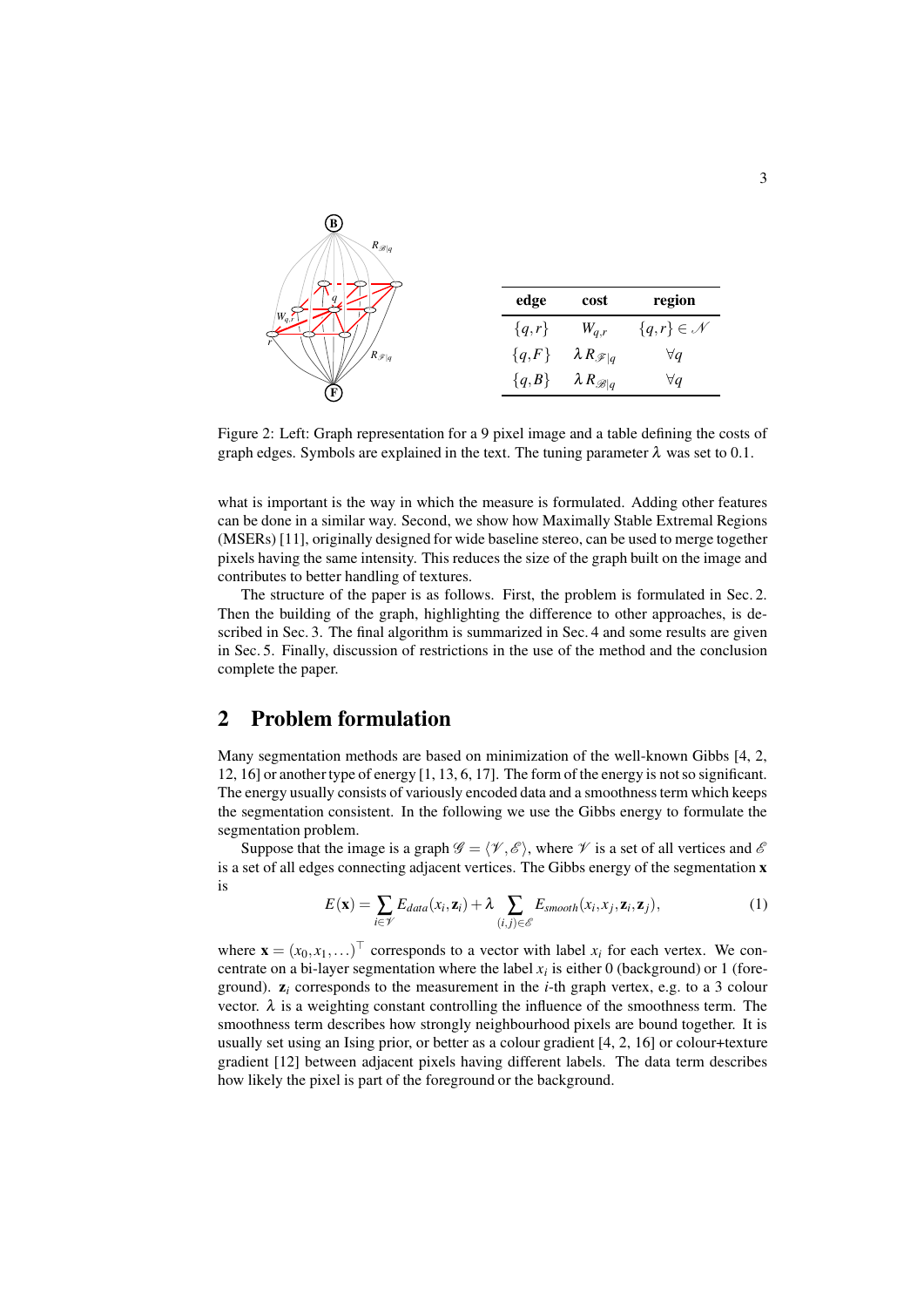An optimal segmentation is obtained as a minimum of the energy  $E(\mathbf{x})$  over all possible **x**, i.e.  $E^* = \text{argmin}_{\mathbf{x}} E(\mathbf{x})$ . The minimization problem is equivalent to searching for the minimum cut or maximum flow in the graph [3], see Fig. 2, splitting the graph into two parts. There exists an efficient algorithm for finding the min.cut/max.flow [4] which is also used in our proposed method.

Usually the vertices of the graph correspond to pixels in the image and edges connect adjacent pixels in some local neighbourhood. However, in our case one to one correspondence between pixels and graph vertices is violated as pixels in each MSER [11] are assigned just to one vertex, described later.

It has been pointed out that what mostly matters in segmentation methods is the form (model) of *the data term* and not really the strategy for obtaining the segmentation, i.e. whether the segmentation is found by searching for the min. cut in the graph [3], minimum of some energies [1, 17], or optimal Geodetic Active Region [13].

### **3 Constructing the graph**

Fig. 2 shows the graph used here which is split by the min. cut/max. flow algorithm to obtain the final segmentation [4]. In this section we explain the difference in construction of the graph and setting the data term compared to standard approaches.

#### **3.1 Graph contraction**

Assigning each image pixel to a different node in a graph leads to a large graph which is very impractical for two reasons: i) the large memory consumption, ii) longer computation time of operations done on the graph, e.g. min. cut. Standard approaches reduce the size of the image to keep the graph dimension within reasonable bounds. However, this the operation destroys details in the image, specially texture structures.

We take a different approach. We do not reduce the size of the image but we merge pixels having similar colours. As we need edges in the image to be preserved we found MSERs [11] to be suitable technique for this purpose. The MSERs are the regions which are stable across multiple thresholds during thresholding of the image from minimum to maximum intensity and vice versa. The edges in the image are usually the boundaries of the regions and therefore are not lost by merging the pixels into regions. Using MSERs has an advantage compared to doing, e.g., watershed on the input image [8], since we compress only places in the image where it is possible. Where there are no regions we leave pixels alone and assign individual nodes to them in the graph.

Fig. 3 shows an example of detected MSERs in the leopard image and depicts the principle of graph node reduction. All pixels lying in one MSER are merged to one node in the graph, preserving all edges except for edges inside the MSER. The edges inside the MSERs would create self-loops at the contracted node. In our approach we neglect the self-loops.

Producing MSERs, i.e. image thresholding, preserves the relation  $R_t \subseteq R_{t+1}$ , where  $R_t$ , resp.  $R_{t+1}$  is the set of all pixels inside a region at level *t*, resp.  $(t+1)$  of the thresholding. This is an important property which is used in situations where a larger region contains smaller one. In such situations pixels in the smaller region are assigned to an own node in the graph and the pixels lying in the larger region but *not* in the smaller one are assigned to another own node.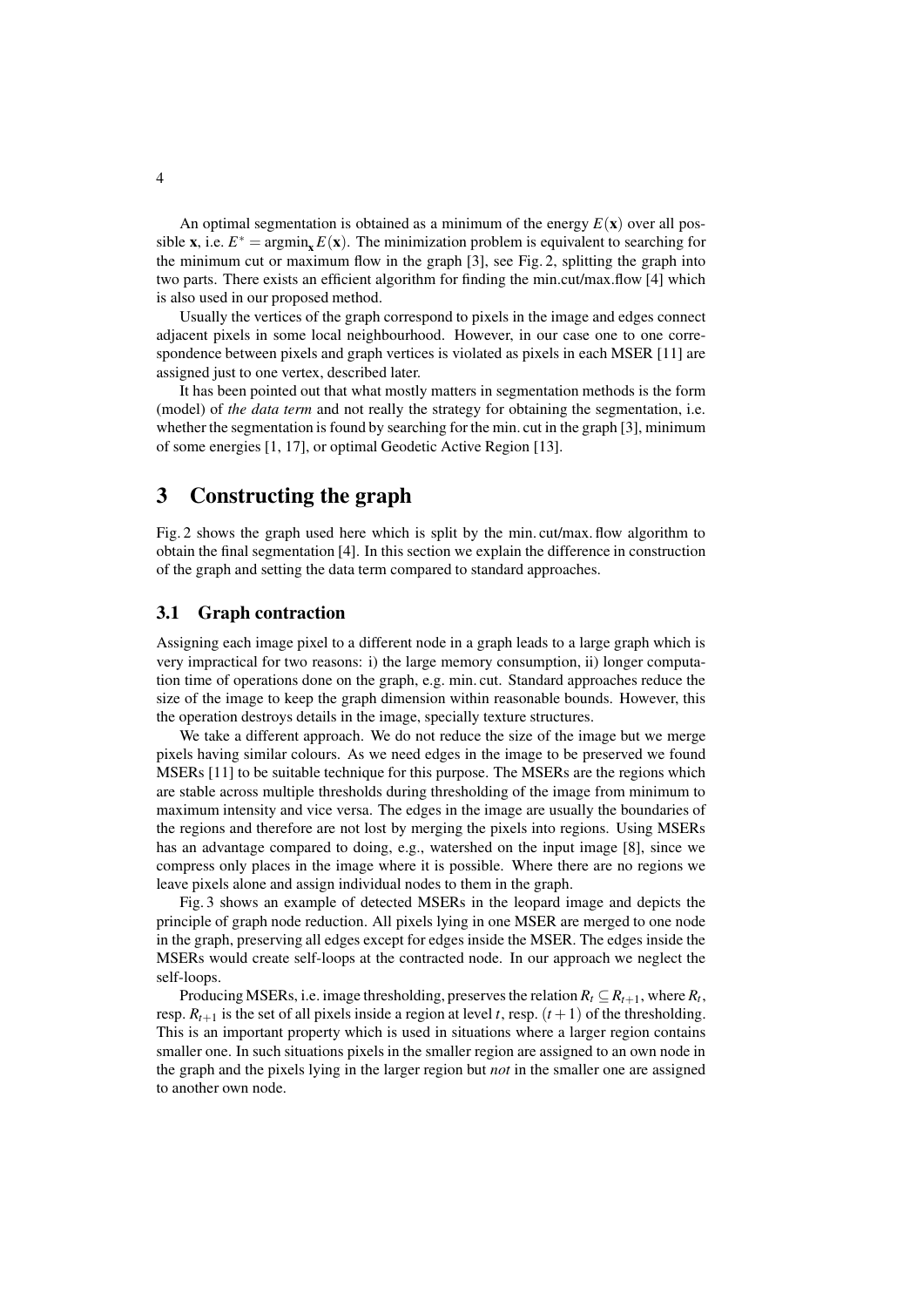

Figure 3: Graph contraction. (a) The leopard image with MSERs superimposed. (b) An illustration of an image cutout in standard regular grid representation. Two gray polygons correspond to the MSERs. (c) The contracted graph from (b) taking into account MSERs and 4-point connectivity.

#### **3.2 Smoothness term**

We use 4-point connectivity in the illustration shown in Fig. 3, however, more general neighbourhoods can be used. In our implementation we compute the distance transform on each region and take neighbours within a pre-defined distance controlling the size of the neighbourhood. The distance 1 corresponds to a 4-point neighbourhood, 1.5 to an 8-point neighbourhood, the distances larger than 2 correspond to non-planar graphs. We have used 1.5.

Generally, larger neighbourhoods contribute to better stability of the segmentation in terms of smoothness, however, it is more memory and computationally demanding. In our case, a large neighbourhood is not required, since the MSERs cover pixels in a larger area. Thus in essence a larger area than the 8-point neighbourhood used for creating graph edges is captured. Moreover, pre-merging of pixels with the same intensities into MSERs reduces redundant edges. The most important edges for segmentation are those which connect pixels with different colours. Such edges are preserved by the contraction step.

The smoothness term between two adjacent nodes *q*, *r* is computed using the Euclidean distance in the CIELab colour space similarly to [3] as

$$
W_{q,r} = \exp(-\gamma ||\mathbf{z}_q - \mathbf{z}_r||^2),\tag{2}
$$

where  $\gamma$  is a tuning parameter (0.5 in our implementation).  $z_q$  is the colour vector at node *q*. When the node represents a region, **z***<sup>q</sup>* is the mean colour of pixels assigned to the region *q*.

The problem arising after graph contraction is that one node representing an MSER can have many more edges than a node corresponding to a single pixel, see Fig. 3(c). It may cause the sum of weights of all edges going from the node to be too large to be cut out from pixels in the surroundings even though it would correspond to another label. We solved this problem by normalizing the weights on edges. We divide all edge weights going from one node to sum to 1, i.e.  $\sum_{r \in \mathcal{N}} W_{q,r} = 1$ . By this we obtain an *oriented* graph which indirectly takes into account the number of neighbours. The normalization has led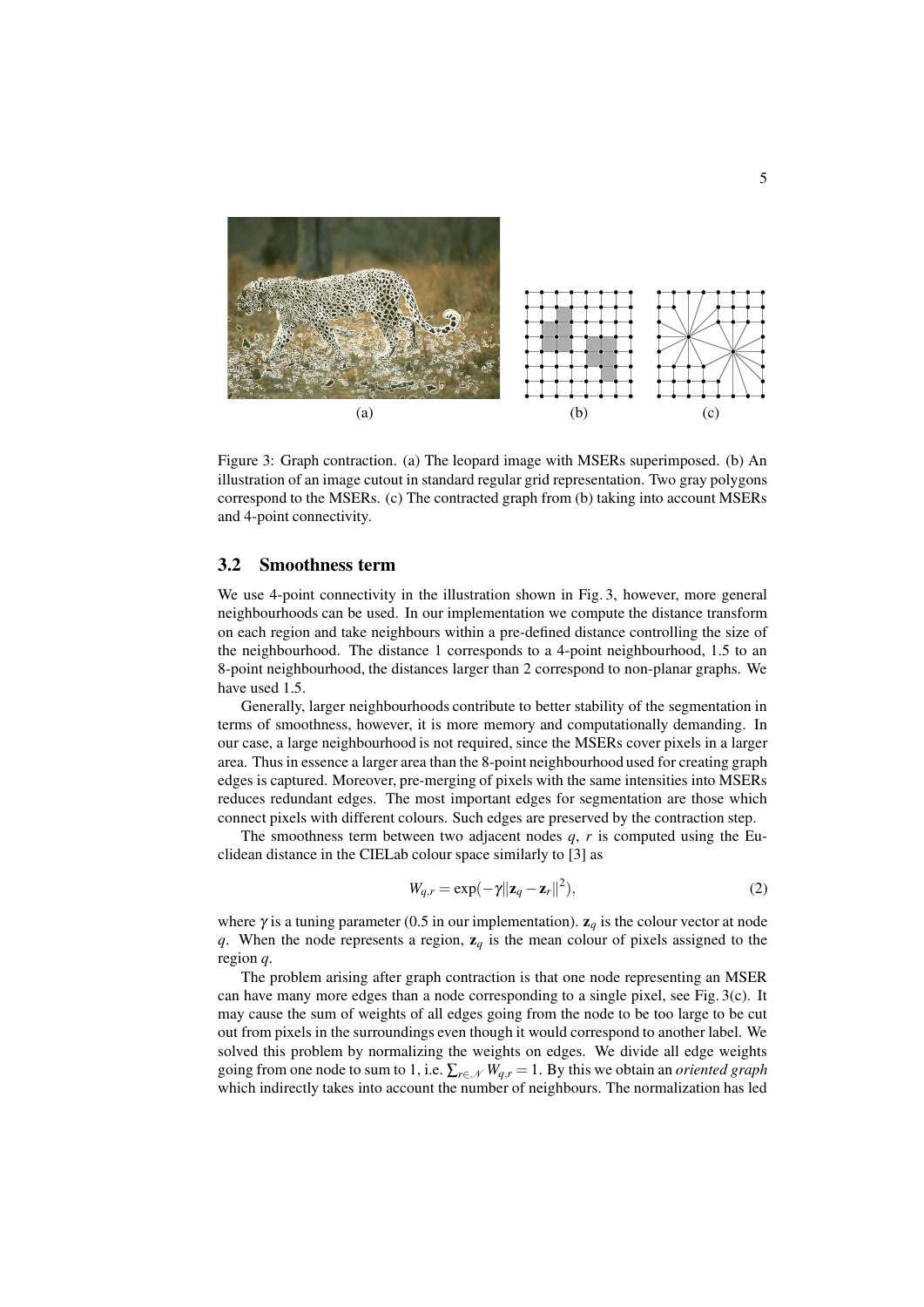to better performance as experiments have shown.

### **3.3 Data term**

The form and setting of the data term is the most important for segmentation consistency. Usually for the description of the background and the foreground region either parametric (Gaussian Mixture Model (GMM) on the colour histogram [2]) or non-parametric (whole colour histograms [3, 12]) models both built from pixels marked as the background and the foreground, is employed. In this work we avoid the use of histograms for describing the background or the foreground and propose a new strategy.

We assume that a query patch containing colour and structure of interest is provided. Typically, in similar approaches, the feature vectors are created at some interest points in a query texture and an input image. Then feature vectors are compared crosswise to find potential matches. Depending on the number of established matches it is decided whether the query texture occurs in the input image or not.

The problem of standard approaches is that the feature vectors, e.g. well known SIFTs [9] or many others, are computed in a small neighbourhood around the pixel. It means that for pixels near the boundary of a texture the feature vector is affected by the background pixels. This may lead to poor matching or inappropriate setting of the probability that the particular pixel belongs to the texture described by the query patch. Moreover, we need evaluate the measure on each pixel and not just at pixels of interest. To cope with this we design the following strategy.

The penalty of the pixel being foreground is defined as follows

$$
R_{\mathscr{F}|q} = \exp(-\alpha f(\mathbf{z}_q, T)),
$$
  
\n
$$
R_{\mathscr{B}|q} = 1 - R_{\mathscr{F}|q},
$$
\n(3)

where the *T* represents a provided template patch,  $f$  refers to a similarity function, and  $\alpha$ is a tuning parameter discussed later.

The MSERs are detected in the template patch and, as for the input image, pixels inside the MSERs are merged together. Let  $N_T$  denote the number of all nodes in the template patch. At each *i*-th node we build a feature vector composed of three sub-features, i.e.  $\mathbf{t}_i$ ,  $\mathbf{t}_i^{min}$ ,  $\mathbf{t}_i^{max}$ . In our case the vectors are the 3-element colour vectors expressed in CIELab colour space. **t***<sup>i</sup>* corresponds to the colour of the pixel (or mean of the colours of pixels inside a region),  $\mathbf{t}_{i}^{min} = \operatorname{argmin}_{\mathbf{t}_{j}, j \in \mathcal{C}_{i}} ||\mathbf{t}_{j} - \mathbf{t}_{i}||^{2}$ , and  $\mathbf{t}_{i}^{max} = \operatorname{argmax}_{\mathbf{t}_{j}, j \in \mathcal{C}_{i}} ||\mathbf{t}_{j} - \mathbf{t}_{i}||^{2}$ .  $\mathcal{C}_i$  is some local neighbourhood around *i*-th node. We take a circle with some pre-defined radius (8 pixels in our case) around the *i*-th point or region. We can pre-compute the feature vectors for the whole template patch. We then cluster feature vectors which are close enough in terms of Euclidean distance in the colour space. For an arbitrary point  $\mathbf{z}_q$  we can formulate the similarity function of the point being foreground as the following

$$
f(\mathbf{z}_q, T) = \min_{1 \le i \le N'_T} \left( \beta \|\mathbf{t}_i - \mathbf{z}_q\|^2 + \min_{j \in \mathscr{C}_q} \|\mathbf{t}_i^{min} - \mathbf{z}_j\|^2 + \min_{j \in \mathscr{C}_q} \|\mathbf{t}_i^{max} - \mathbf{z}_j\|^2 \right) / c_i, \quad (4)
$$

where  $c_i$  is the number of vectors belonging to the same cluster,  $N'_T$  is number of clusters, and  $\beta$  is a constant controlling the influence of similarity between nodes (we use 20, obtained by experiment). We solve this minimization problem by brute force at each graph node *q*.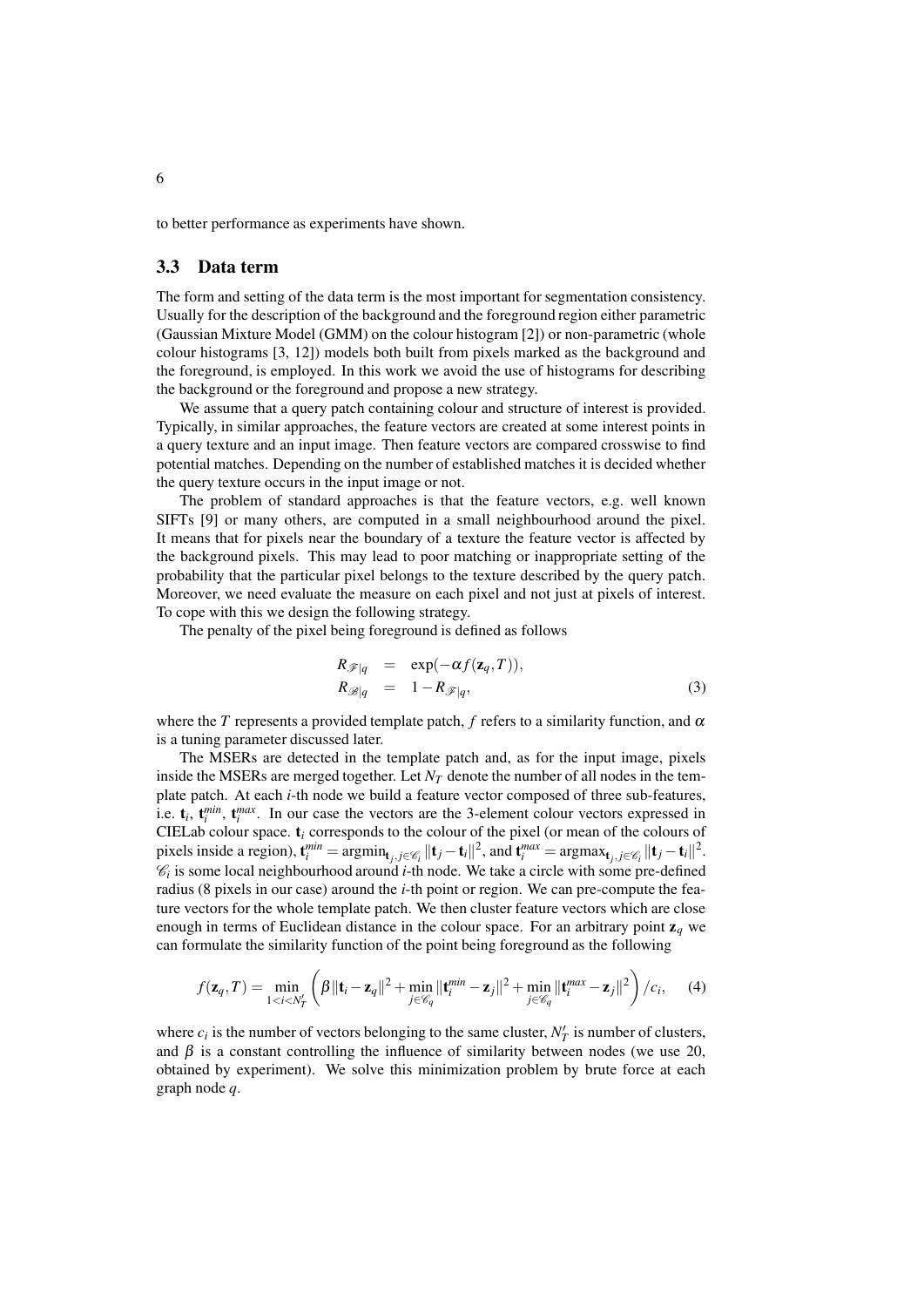

Figure 4: Texture description. Left: Texture with an example of circle  $\mathscr C$  at a point near the texture boundary. Right: A texture patch with three most representative points.

Eq. (4) says that we look in area  $\mathscr C$  around the given pixel/region in the input image for the points being closest to min/max points stored in a template patch feature vector. By this strategy, part of the circle in the input image may come from the background region and even then, on the remaining part of the circle, min/max colours closest to one of the template feature vectors can still be found, see Fig. 4. Such a strategy guarantees better performance than to compute features at each node in the input image and then compare them crosswise to template features as most techniques do.

## **4 Algorithm**

We shortly summarize all the steps leading to the final image segmentation:

- 1. Find MSERs<sup>1</sup> in the input image, create an oriented graph respecting weights  $W_{q}$ , given by Eq.(2) and perform further normalization so that the sum of outgoing edges is 1.
- 2. Find MSERs in the template patch and pre-compute feature vectors  $\mathbf{t}_i$ ,  $\mathbf{t}_i^{min}$ ,  $\mathbf{t}_i^{max}$  at each node. Cluster the feature vectors to obtain the most representative ones with weights *c<sup>i</sup>* .
- 3. Process all nodes in the input image graph by searching for the closest template feature vector, i.e. evaluate the similarity function  $f(.)$  in Eq. (4). and set the data term as the penalties  $R_{\mathscr{F}|q}$ ,  $R_{\mathscr{B}|q}$  in Eq. (3).
- 4. Find the final segmentation by searching for min. cut/max. flow in the constructed graph by the algorithm [4].

### **5 Experiments**

We performed tests on images in the Berkeley dataset<sup>2</sup>, see some results in Fig. 5. Even though the formulation of the data term is simple it returns reasonable results. Usually the textures are composed of colour changes contributing to good performance of the proposed data term. The situation in which the method fails is when different textures with different structure but the same colours are in the image, see Fig. 5 (last row). This

<sup>1</sup>http://www.robots.ox.ac.uk/∼vgg/research/affine/

<sup>2</sup>http://www.cs.berkeley.edu/projects/vision/grouping/segbench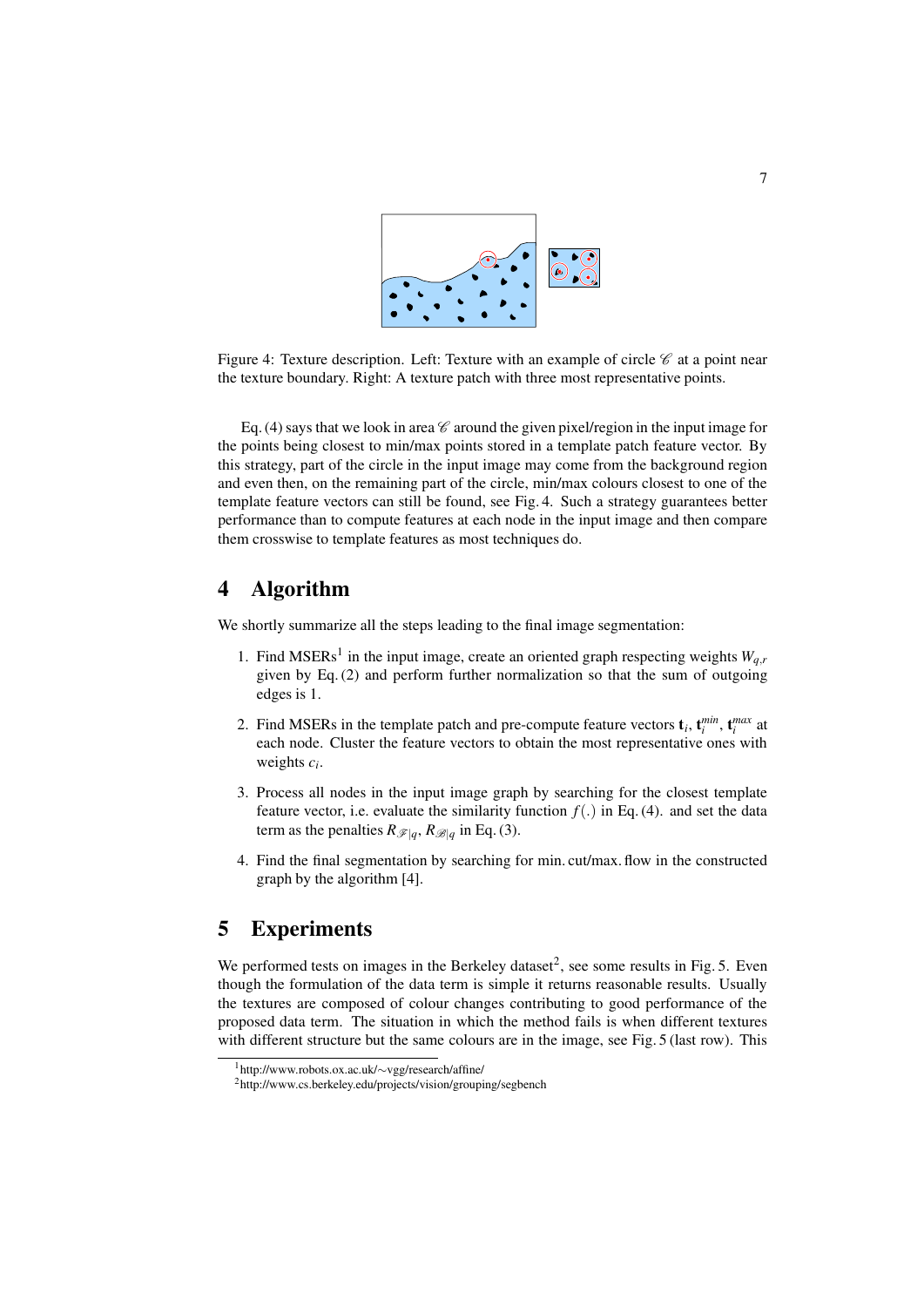directly follows from the definition of the similarity function in Eq.(4). To solve this problem, features other than simple colour changes would also have to be taken into account, see discussion in Sec. 6.

The final segmentation is very sensitive to the parameter  $\alpha$  in Eq.(3) due to poor formulation of  $R_{\mathscr{B}|q}$  in Eq.(3). The reason is that we have no information about the background. We set  $\alpha = \frac{\langle f(z,T) \rangle}{10}$  where  $\langle \ldots \rangle$  is the expectation over all edges joining *F* (foreground) node. Sometimes better segmentation can be obtained by slightly changing this value. Fig. 5 shows both automatically obtained and manually tuned segmentations. However, it is an open issue to obtain the correct value of  $\alpha$  fully automatically.

The method is relatively slow since many simple comparisons are required (it would be possible to run it on GPU instead of CPU). Our current implementation takes 40-60s on  $321 \times 481$  pixel images on a Pentium  $4@2.8GHz$  using a not very optimized Matlab/C implementation.

### **6 Discussion**

The are two major issues of the proposed strategy which are the topics of our current ongoing research: affine and illumination/colour invariance. We use the same circle for computing feature vectors in the template patch and the same large circle for searching for closest min/max values, Eq.(4). This may be done in a more clever way, e.g. by trying more circles or changing circles to ellipses to get affine invariance. However, it would increase computation time, which is already too high. Some trade-off has to be accepted.

To increase illumination/colour invariance, features other than colour differences have to be taken into account, e.g. gradient magnitude/orientation or scale-space searching at the pixel/region neighbourhood.

## **7 Conclusion**

We have presented a method for a detection / segmentation of the regions in the input image defined by a provided template patch. We have introduced the use of MSERs in graph construction to decrease the dimensionality of the graph and to get a better representation of the image. We have designed a new data term used in a minimization process leading to a final segmentation. The main novelty is in the formulation of the data term enabling the suppression of the influence of the background on segmentations of points near the foreground / background boundary. The method still requires further features other than colour similarity. Even though the features are relatively simple the method performs well on most of the images.

### **References**

- [1] N. Apostoloff and A. Fitzgibbon. Bayesian video matting using learnt image priors. In *Proc. CVPR*, pages I:407–414, 2004.
- [2] A. Blake, C. Rother, M. Brown, P. Perez, and P. S. Torr. Interactive image segmentation using an adaptive GMMRF model. In *Proc. ECCV*, pages I: 428–441, 2004.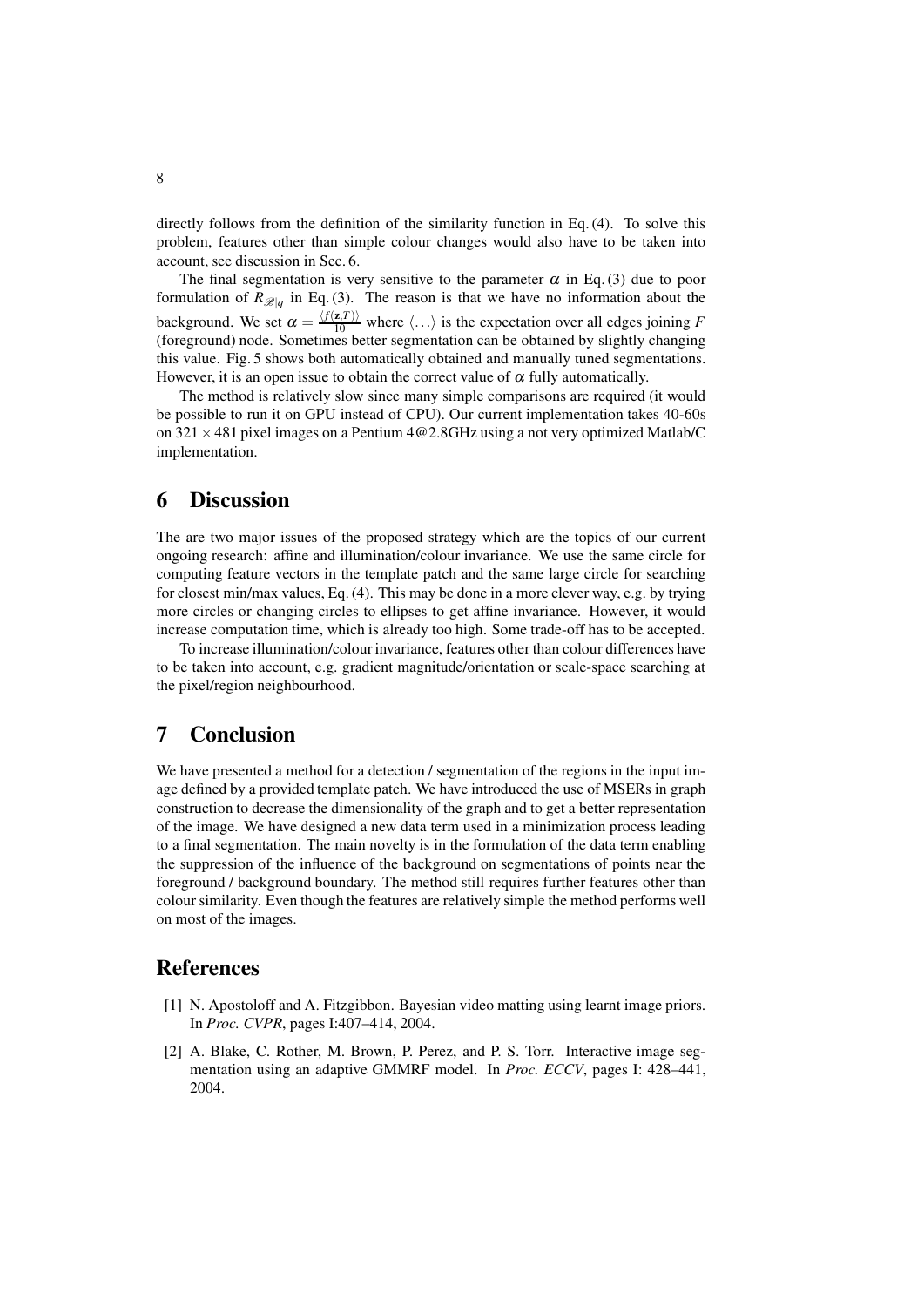- [3] Y. Boykov and M.-P. Jolly. Interactive graph cuts for optimal boundary & region segmentation of objects in N-D images. In *Proc. ICCV*, pages 105–112, 2001.
- [4] Y. Boykov and V. Kolmogorov. An experimental comparison of min-cut/max-flow algorithms for energy minimization in vision. *PAMI*, 26(9):1124–1137, 2004.
- [5] P. Carbonetto, N. de Freitas, and K. Barnard. A statistical model for general contextual object recognition. In *Proc. ECCV*, pages 350–362, 2004.
- [6] C. Fowlkes, D. Martin, and J. Malik. Learning affinity functions for image segmentation: Combining patch-based and gradient-based approaches. In *Proc. CVPR*, pages II: 54–61, 2003.
- [7] V. Kolmogorov, A. Criminisi, A. Blake, G. Cross, and C. Rother. Probabilistic fusion of stereo with color and contrast for bi-layer segmentation. *PAMI*, 2006. to appear.
- [8] Y. Li, J. Sun, C.-K. Tang, and H.-Y. Shum. Lazy snapping. *ACM Transactions on Graphics (SIGGRAPH)*, 23(3):303–308, 2004.
- [9] D. G. Lowe. Distinctive image features from scale-invariant keypoints. *IJCV*, 60(2):91–110, 2004.
- [10] D. Martin, Ch. Fowlkes, D. Tal, and J. Malik. A database of human segmented natural images and its application to evaluating segmentation algorithms and measuring ecological statistics. In *Proc. ICCV*, pages 416–425, 2001.
- [11] J. Matas, O. Chum, M. Urban, and T. Pajdla. Robust wide baseline stereo from maximally stable extremal regions. In *Proc. BMVC*, pages I: 384–393, 2002.
- [12] B. Mičušík and A. Hanbury. Automatic image segmentation by positioning a seed. In *Proc. ECCV*, pages II: 468–480, 2006.
- [13] N. Paragios and R. Deriche. Geodesic active regions and level set methods for supervised texture segmentation. *IJCV*, 46(3):223–247, 2002.
- [14] M. Ruzon and C. Tomasi. Alpha estimation in natural images. In *Proc. CVPR*, pages I:18–25, 2000.
- [15] J. Shi and J. Malik. Normalized cuts and image segmentation. *PAMI*, 22(8):888– 905, 2000.
- [16] J. Shotton, J. Winn, C. Rother, and A. Criminisi. *TextonBoost:* Joint appearance, shape and context modeling for multi-class object recognition and segmentation. In *Proc. ECCV*, pages I: 1–15, 2006.
- [17] Z. Tu, X. Chen, A.L. Yuille, and S.C. Zhu. Image parsing: Unifying segmentation, detection, and recognition. *IJCV*, 63(2):113–140, 2005.
- [18] Y. Wexler, A. Fitzgibbon, and A. Zisserman. Bayesian estimation of layers from multiple images. In *Proc. ECCV*, pages III: 487–501, 2002.
- [19] S. Wolfson and M. Landy. Examining edge- and region-based texture analysis mechanisms. *Vision Research*, 38(3):439–446, 1998.